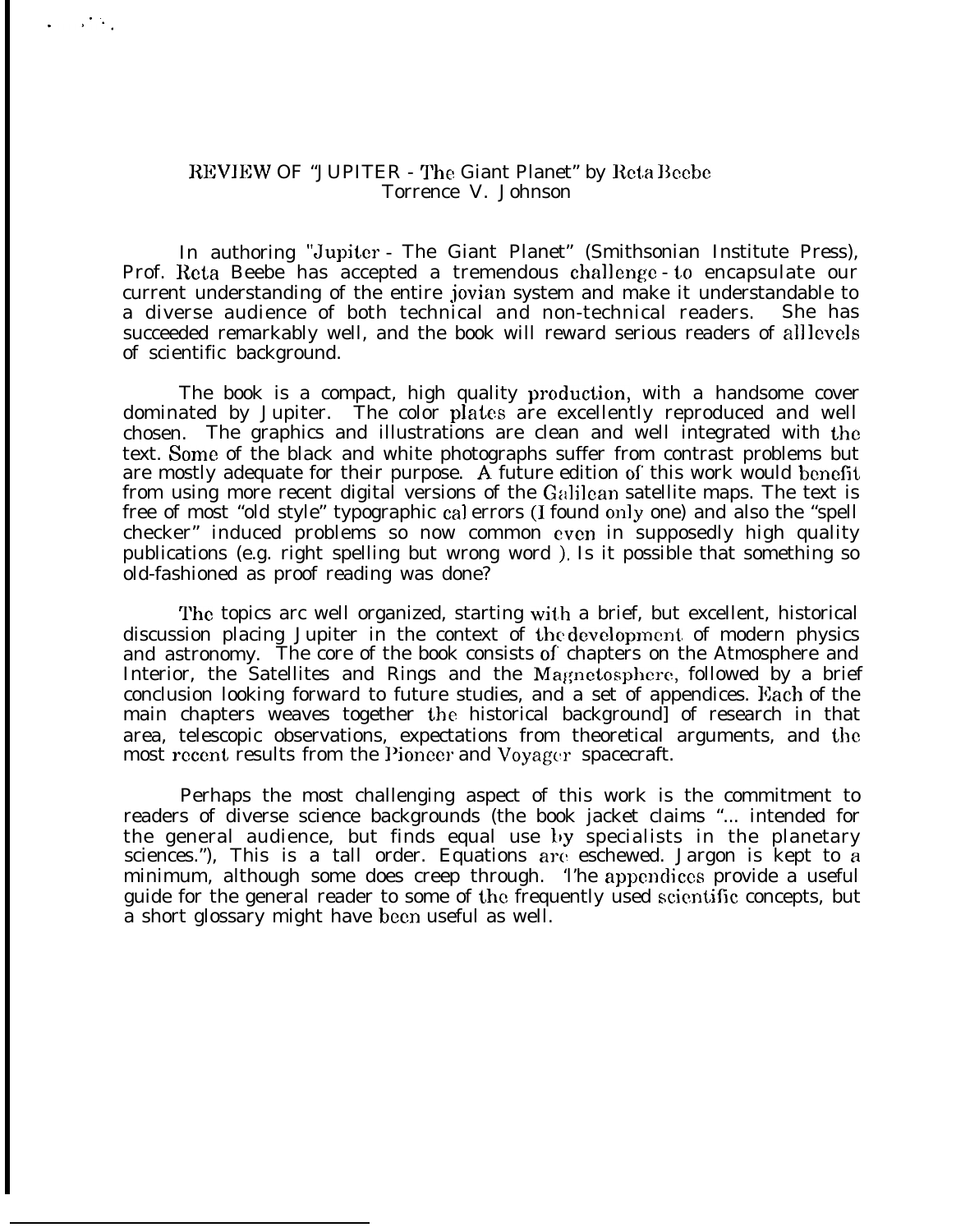1 admit, to being a little put off at first by page long simplified descriptions of such topics as absorption and radiative transfer in the atmosphere or the Lorenz force. As 1 progressed through the book and put these discussions in context, however, 1 concluded that the author has suceeded quite WC in conveying some very complex physical concepts in relatively plain English. Prof. Beebe does not rely on oversimplified (and frequently misleading) analogies; these arc honest attempts by an excellent teacher to explain how things work without mathematics. The best of these efforts, such  $a\,$ s the description of ring orbital mechanics and the discussion of forces on charged particles in the magnetosphere, serve to remind us all of the physical intuition and careful thought that underly the equations we use daily. The scientifically sophisticated reader might wish to skip some of this material, but if they are involved in any form of education they would be repaid by studying it. The serious general reader will find in these pasages considerable insight into the scientific thought process and perhaps be motivated to dig deeper.

Given the tremendous scope of the disciplines and data sets involved, it is inevitable that any specialist in a given area of Jupiter studies will find a few bones to pick with the author. In areas that 1 am familiar with 1 noted a few points of disagreement:

(J) The text implies that older satellite surfaces are dark because of meteoritic infall. However, dark material on Callisto and the other Galilean satellites may well be most] y original rocky/organic material and not meteoritic infall (except in the sense of original accretion),

(2) The lastest interpretations suggest that 10 is losing most of its heat through direct radiation to space from large, cooling lava flows, not from the elegent system of S02 liquid cooled heat engines described in the text.

(3) The **IO "flux tube"** is discussed as if it was a l)ioneer 11 measurement. In fact, the theoretical idea pre-dated the Pioneer and Voyager data - Goldreich and Lynden-Bell developed the "unipolar inductor" model to help explain lo's control of decametric emissions - this history would have fit well with the rest of the theoretical development in this chapter.

 $(4)$  The potential for Galileo observations in spite of its high gain antenna problem is, 1 believe, higher than described in some areas, although this remains to be demonstrated.

 $(5)$  Finally, Pele might be surprised to find herself characterized as a "god" a couple of times in the text (better take hcr some extra gin the next time to the Islands, Reta).

The basic point about the above examples is not that they are "mistakes", but that they are the things one might bring up in a review of a colleague's otherwise excellent paper (e.g. "You obviously haven't seen a copy of my latest paper - I've included a pre-print for your information. " or "hr. Tar and Prof. Feather conclusively demonstrated that my group was right about this''.). They serve to illustrate rather that science is continually changing and advancing. In fact, conveying this sense of science as process rather than a collection of stale, agreed-upon facts is perhaps this book's greatest achievement. It is fitting that the book ends with preparations for observing the Shoemaker-l,evy 9 impacts and